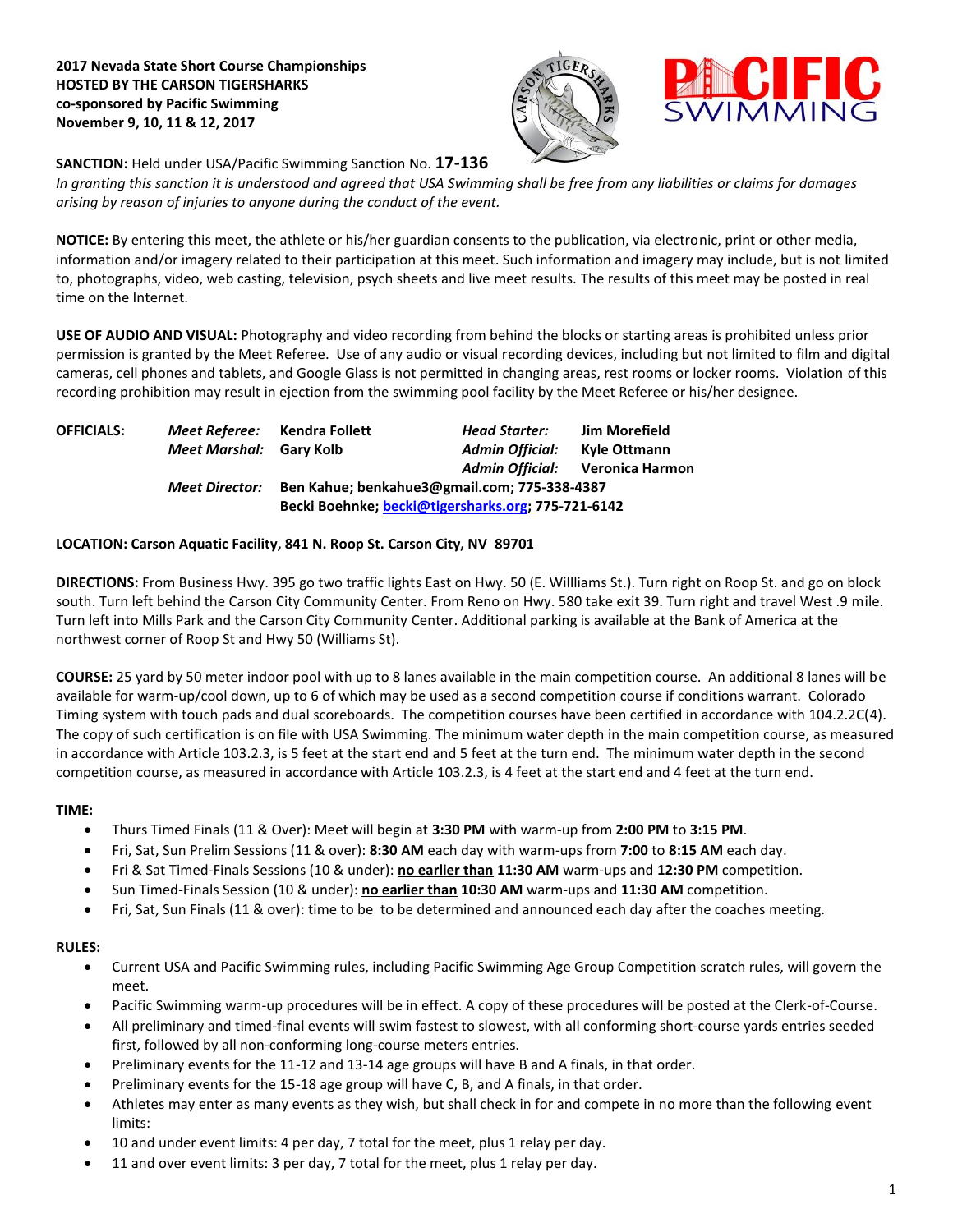- All athletes ages 10 and under are scheduled to complete competition within four (4) hours or less.
- If local conditions warrant it, the Meet Referee, with the concurrence of the Meet Director, may require a mandatory scratch down. Immediate cash refunds will be made for any mandatory scratches.
- **All coaches and deck officials must wear their USA Swimming membership cards in a visible manner.**
- **All coaches are required to sign in at the meet before the beginning of warm-ups and present their 2017 or 2018 registration card. Except for coaches accompanying athletes participating under the provisions of 202.6 or USA Swimming's "open border" policy, all persons acting in any coaching capacity must show proof of current USA Swimming coach membership.**

#### **DISTANCE:**

- All Thursday events are timed finals. The Sunday 500 freestyle events will swim as Preliminaries and Finals.
- Age groups in the 400 IM and 1650 freestyle will be seeded together, but will be scored and awarded separately.
- The 1650 yard freestyle will be swum alternating womens and mens heats. All athletes in the 1650 must provide their own timers and lap counters.
- Athletes entered in the 500 yard freestyle on Thursday or Sunday must provide their own lap counters, and will swim women then men, no alternating.

## **RELAYS:**

- Relays are timed finals and will be deck entered by the announced deadlines on Friday and Saturday.
- Teams may submit as many relay entries as they wish.
- Relay entry cards will be available from the Admin table throughout the meet. Each entry must clearly designate the order of swim and any alternate athletes, and shall not be changed after the lead athlete is called to the blocks.
- 11 & over relays will be contested at the end of the finals sessions only.
- Each relay athlete must be entered in an individual event in the meet, OR the name, registration number, birth date, and participation fee for each "relay only" athlete(s) must be submitted with the team entries.
- Each athlete may participate in no more than one (1) relay event per day. Athletes age 19 & over shall not participate.

**UNACCOMPANIED ATHLETES:** Any USA-S athlete-member competing at the meet must be accompanied by a USA Swimming member-coach for the purposes of athlete supervision during warm-up, competition and warm-down. If a coach-member of the athlete's USA-S Club does not attend the meet to serve in said supervisory capacity, it is the responsibility of the athlete or the athlete's legal guardian to arrange for supervision by a USA-S member-coach. The Meet Director or Meet Referee may assist the athlete in making arrangements for such supervision; however, it is recommended that such arrangements be made in advance of the meet by the athlete's USA-S Club Member-Coach.

**RACING STARTS:** Athletes must be certified by a USA-S member-coach as being proficient in performing a racing start, or must start the race in the water. It is the responsibility of the athlete or the athlete's legal guardian to ensure compliance with this requirement.

**R**EST**R**I**C**TIO**N**S: the following prohibitions apply to all areas of the meet venue including the pool deck, locker rooms, spectator seating, standing areas, and all areas used by athletes during the meet and during warm-up periods, including the Community Center located in the adjacent parking lot of the Carson Aquatic Center.

- No smoking or use of tobacco products.
- No sale or use of alcoholic beverages.
- No glass containers.
- No propane heaters.
- All shelters must be properly secured.
- No animals.
- Except where venue facilities require otherwise, changing into or out of swimsuits other than in locker rooms or other designated areas is not appropriate and is strongly discouraged.
- Destructive devices, to include but not limited to, explosive devices and equipment, firearms (open or concealed), blades, knives, mace, stun guns and blunt objects are strictly prohibited in the swimming facility and its surrounding areas. If observed, the Meet Referee or his/her designee may ask that these devices be stored safely away from the public or removed from the facility. Noncompliance may result in the reporting to law enforcement authorities and ejection from the facility. Law enforcement officers (LEO) are exempt per applicable laws.
- Operation of a drone, or any other flying apparatus, is prohibited over the venue (pools, athlete/coach areas, spectator areas and open ceiling locker rooms) any time athletes, coaches, officials and/or spectators are present.
- IMPORTANT: All floor and wall vents must be kept clear at all times to ensure proper air circulation in the facility.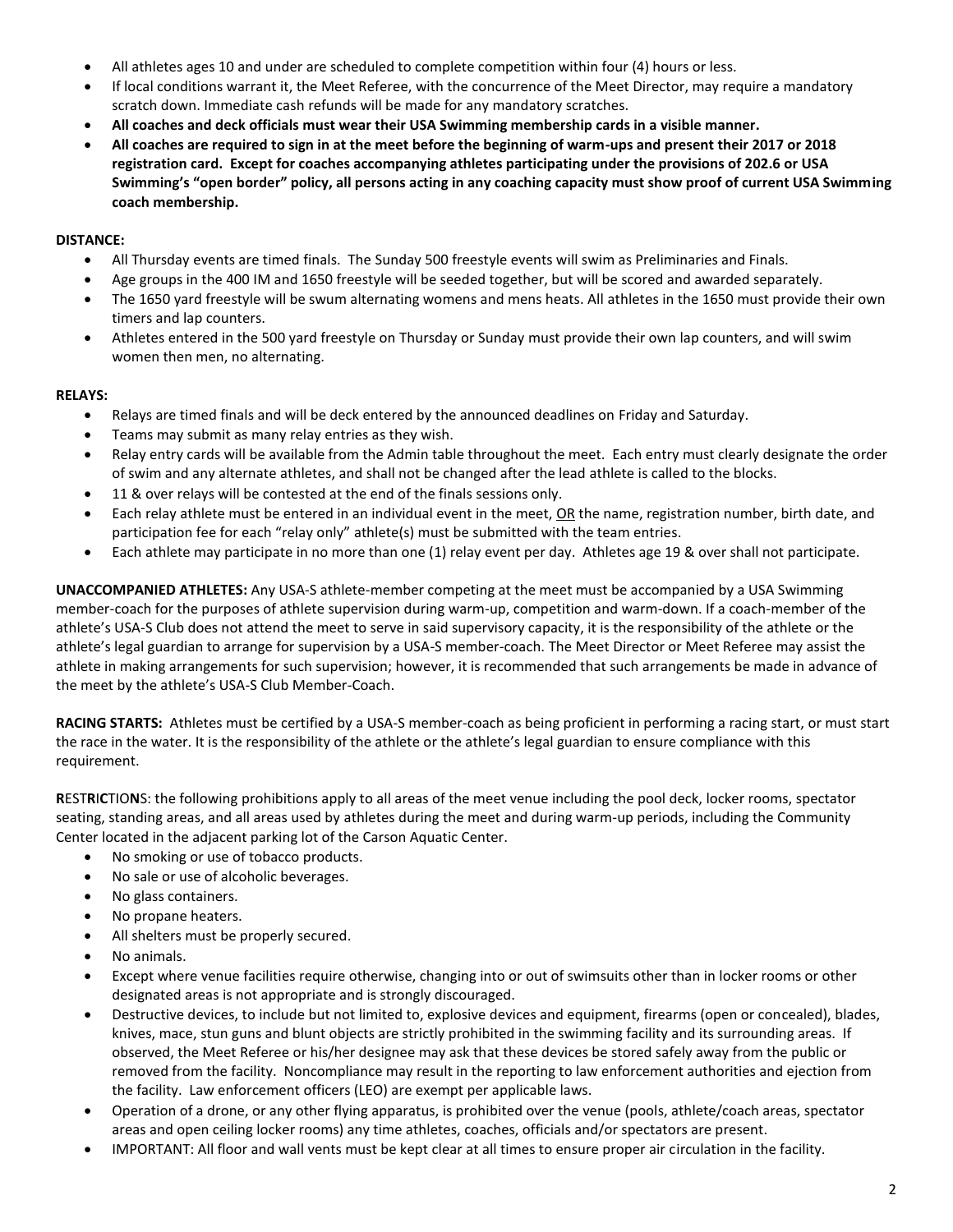Only athletes, coaches, officials, and volunteers will be allowed on the pool deck. Closed areas on the pool deck may exist. Cooperation of athletes, families and coaches is appreciated.

# **ELIGIBILITY:**

- Open to all 2017 and 2018 USA Swimming registered athletes residing in the State of Nevada, or representing a club registered with USA Swimming in the State of Nevada, who have achieved one or more qualifying time standards for the meet (attached) or are properly entered as relay-only athletes.
- All Athletes must swim in their actual age group as determined by their age on the first day of the meet.
- Athletes 19 &over may participate in the oldest age group of individual preliminary and timed final events, but shall not participate in finals or relays, and shall not score points or receive awards.
- Athletes must enter their name and registration number exactly as they are shown in their USA Swimming Registration. If this is not done, it may be difficult to match the athlete with the registration and times database. The meet host will check all athlete registrations against the SWIMS database and if not found to be registered, the Meet Director shall accept the registration at the meet (a \$10 surcharge will be added to the regular registration fee). Duplicate registrations will be refunded by mail.
- Disabled athletes are welcome to attend this meet and should contact the Meet Director or Meet Referee regarding special accommodations.
- Entries with "NO TIME" or not meeting the qualifying or bonus standards will be **rejected** except for relays.

**CHECK-IN: ALL PRELIMINARY AND TIMED-FINAL EVENTS WILL BE DECK SEEDED.** Athletes must check-in at the Clerk-of-Course. Close of check-in for the first four (4) events of each session shall be 30 minutes before the start of the session. Close of check‐in for all subsequent events of that session shall be no more than 60 minutes before the estimated time of the start of the first heat of the event. No event shall be closed more than 30 minutes before the scheduled start of the session. Athletes who do not check-in will be automatically scratched and may not compete in that event.

# **SCRATCHES AND NO-SHOWS:**

- **Preliminary and Timed Finals events:** Any athletes not reporting for or competing in a preliminary or timed final event that they have checked in for shall not be penalized. Athletes who must withdraw from an event in which they have been seeded are requested to notify the Referee immediately.
- **Finals of events with Preliminaries:** Any athlete qualifying for any level of finals in an individual event who does not wish to compete must scratch within 30 minutes after the announcement of qualifiers. During this period, qualifiers may also notify the referee that they may not intend to compete in consolation finals or finals. In this case they must declare their final intention within 30 minutes after the announcement of qualifiers following their last individual preliminary event of that day. Otherwise, all qualifiers not properly scratched will be seeded in finals.
- **Penalty for No-show in Finals:** Any athlete originally qualifying for any level of finals in an individual event who fails to show up in said final race prior to calling the first alternate, without having properly scratched first, shall be barred from the remainder of any final and relay events for that day. Should the athlete have no additional finals events for that day, they will be barred from the next preliminary event. If the No-Show occurs on the last day that the athlete is entered in an individual event in the meet, and no other individual event penalty is applicable, the athlete shall then be fined \$25.00. The fine will be increased to \$100 if after 30 days of receiving the letter of notification the party has not made the payment.
- **Exceptions:** No penalty shall apply for failure to withdraw or compete in a finals event if the referee is notified in the event of illness or injury and accepts the proof thereof, or it is determined by the referee that the failure is caused by circumstances beyond the control of the athlete, or the athlete qualified for any level of finals due to scratches of one or more original finalists, or the athlete is an alternate for any level of finals.

# **TWO OPTIONS FOR MEET ENTRY:**

**ELECTRONIC TEAM ENTRIES**: A team may submit their entries electronically as a **single** file in HyTek format, using the event file available from the Meet Director. (Visit<http://www.hy-tekltd.com/downloads.html> to obtain a free version of HyTek Lite Team Manager.) Entry files must be electronically received no later than 6:30 pm Wednesday, November 1, 2017, to Becki Boehnke at [becki@tigersharks.org,](mailto:becki@tigersharks.org) and must include a PDF or hard-copy printout of the team's complete entries. Payment in full of all fees (including participation fees for relay-only athletes) must also be received by the same deadline at the mailing address below. Prior to the entry deadline, team HyTek entries may be changed ONLY by re-submitting the ENTIRE corrected entries as a **single replacement file**, provided the appropriate entry fees are received by the deadline. **No partial submissions, no late entries or entry changes, no deck entries (except relays), and no late payments will be accepted.**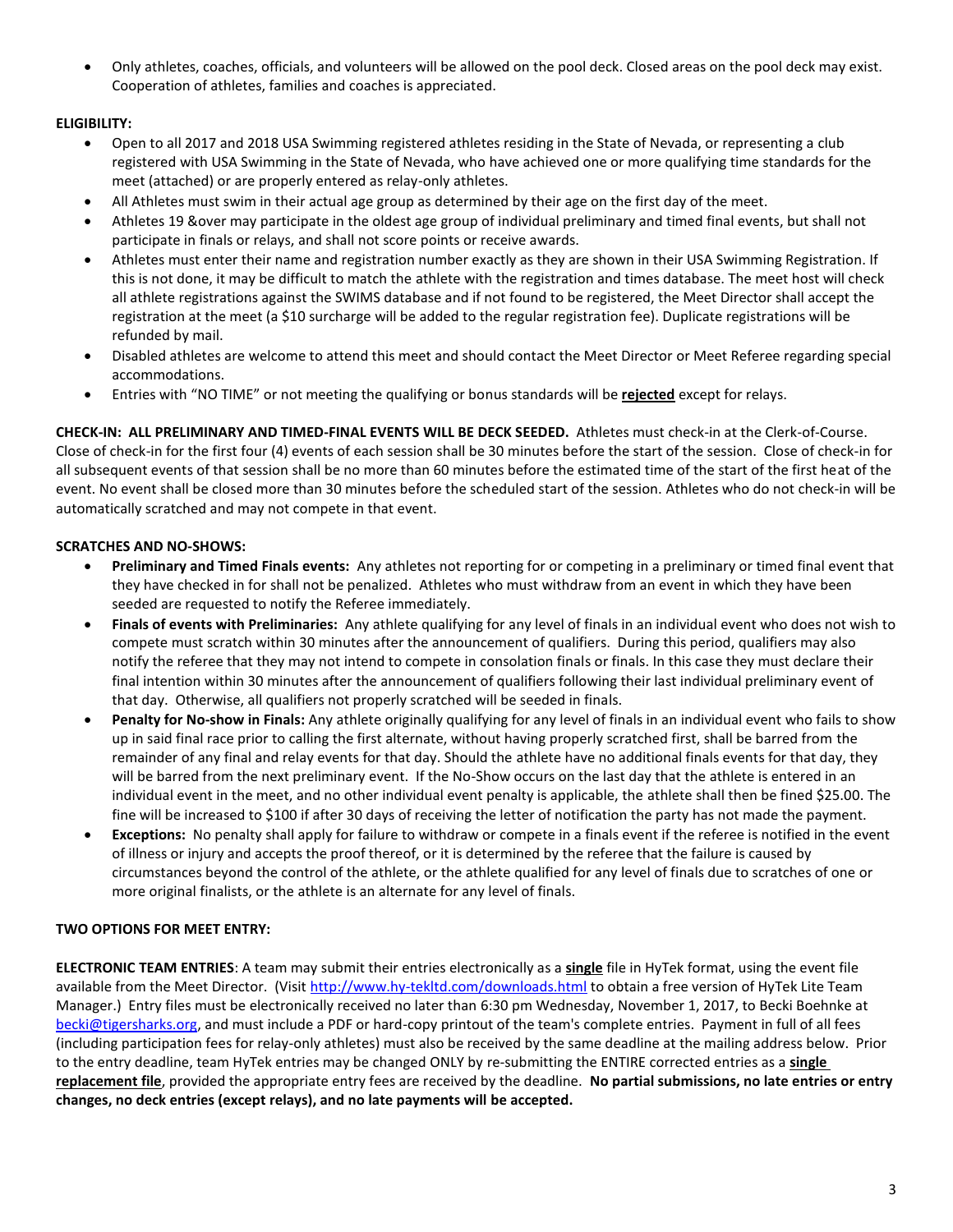**MAILED OR HAND DELIVERED ENTRIES:** Entries must be on the attached consolidated entry form accompanied by the required fees. Forms must be filled out completely and printed clearly with athletes best time. Entries must be postmarked by midnight, **Monday, October 30, 2017** or hand delivered by 6:30 p.m. **Wednesday, November 1, 2017 No late entries or entry changes, and no deck entries (except relays) will be accepted.** No refunds will be made, except mandatory scratch downs. Requests for confirmation of receipt of entries should include a self-addressed envelope.

**ENTRY TIMES:** Athletes must enter their best achieved qualifying time (or eligible bonus time) in the conforming (short course yards) or non-conforming (long course meters) course designated by a "Y" or "L" respectively for each event entered. Converted times, No Times ("NT"), and unofficial times will **not** be accepted. All entry times must meet the minimum qualifying times and will be run through the SWIMS database for verification.

**BONUS EVENTS:** Athletes with 1 qualifying time standard may enter up to 2 additional BONUS EVENTS where the bonus standard is achieved. Athletes with 2 qualifying times may enter 1 additional Bonus Event where the bonus standard is achieved. ATHLETES WITH 3 or MORE QUALIFYING TIMES – NO BONUS EVENTS. Bonus time standards for events based on distance are as follows: for 25 add .25 sec, for 50 add .50 sec, for 100 add 1.00 sec, and for 200 add 2.00 sec to the qualifying time standards for those events. There are no bonus events for distances longer than 200.

## **ENTRY LIMITS: see rules section.**

**ENTRY FEES:** \$5.50 per individual event plus a \$9.00 per athlete participation fee. Entries will be rejected if payment is not sent at time of request. Relays will be \$16.00 due with the relay entries or no later than 9:00 AM Sunday November 5<sup>th</sup>, 2017.

| Make check payable to: Carson Tigersharks |                       |                                        |                       |  |  |  |
|-------------------------------------------|-----------------------|----------------------------------------|-----------------------|--|--|--|
| Mail entries to: Becki Boehnke            |                       | Hand deliver entries to: Becki Boehnke |                       |  |  |  |
|                                           | <b>PO Box 1876</b>    |                                        | 841 N. Roop St.       |  |  |  |
|                                           | Carson City, NV 89702 |                                        | Carson City, NV 89701 |  |  |  |

**AWARDS:** Individual Events: Medals  $1^\text{st} - 8^\text{th}$  place; Ribbons  $9^\text{th} - 16^\text{th}$ 

Awards for Individual High Point and Runner up for 8 & under, 9-10, 11-12, 13-14 and 15-18 age groups Relays:  $1<sup>st</sup> - 3<sup>rd</sup>$ 

No team awards will be given.

All awards must be picked up at the meet. No awards will be mailed. Each team is asked to designate a representative to collect the awards.

## **SCORING:**

Individual: 20-17-16-15-14-13-12-11-9-7-6-5-4-3-2-1 19 & over athletes will not score or receive awards

**ADMISSION:** Free. A **four-day** program will be available for a fee.

**HOSPITALITY:** Hospitality available for coaches, officials, timers, and volunteers. Lunches will be provided for coaches and working deck officials. There **WILL** be a snack bar.

**MINIMUM OFFICIALS:** All available USA Swimming member certified officials are welcomed and encouraged to work at this meet. Officials must be certified by their LSC in the position(s) worked; no trainees will be accepted at this meet. **Participating clubs are** *requested* **to provide at least the following number of certified and carded officials for each session:**

| Club athletes entered in session | <b>Trained and carded officials requested</b> |
|----------------------------------|-----------------------------------------------|
| $1 - 10$                         |                                               |
| 11-25                            |                                               |
| 26-50                            |                                               |
| 51-75                            |                                               |
| 76-100                           | Δ                                             |
| 101 or more                      |                                               |

**TIMERS:** Clubs will be assigned lanes based on the number of athletes from each club (host club will not be expected to time). Athletes will need to provide their own timers for the 1650 freestyle events.

**ACCOMMODATIONS**: We will have a preferred list of hotels on our website at [www.tigersharks.org](http://www.tigersharks.org/)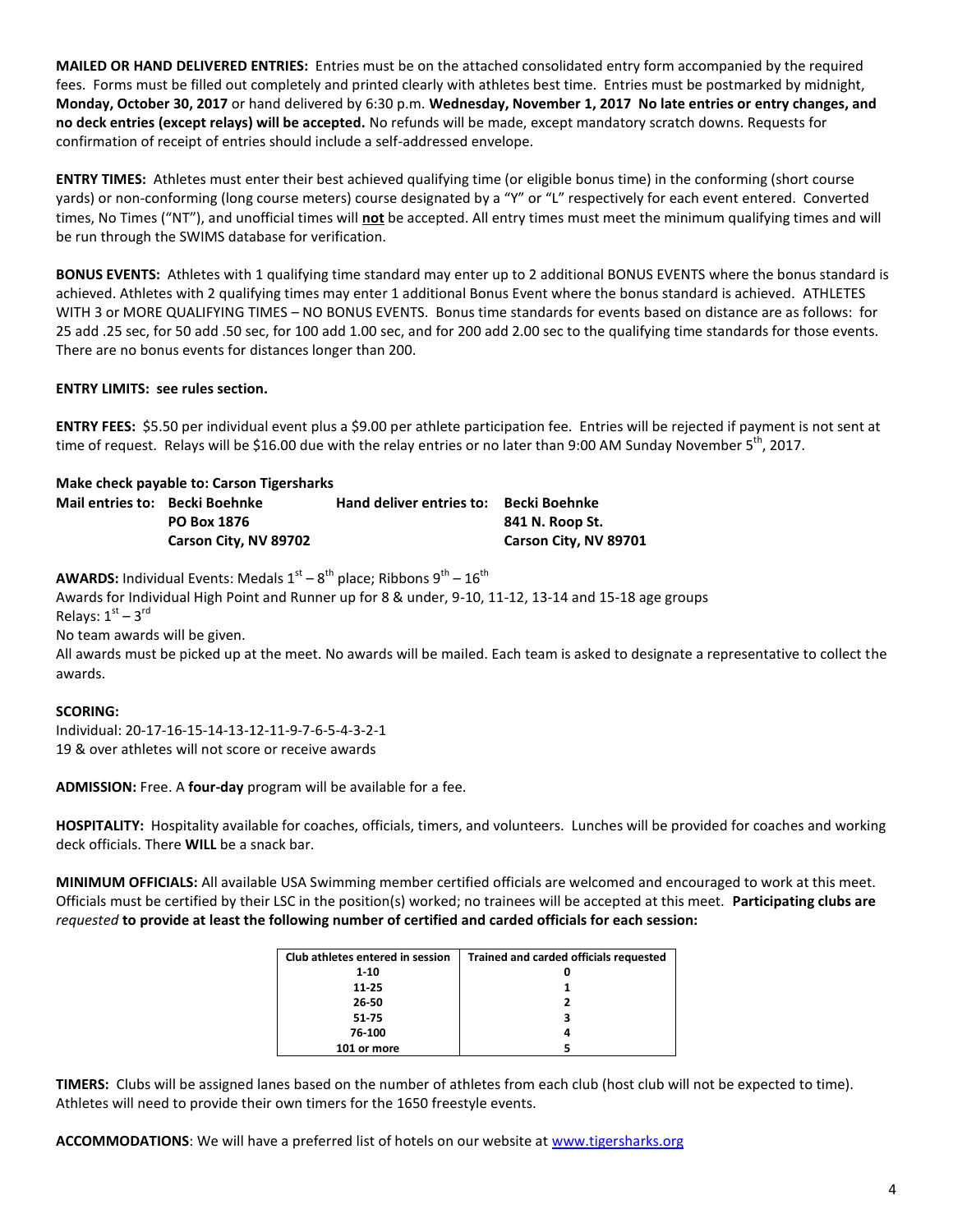#### **SCHEDULE OF EVENTS:**

# **Thursday, November 9, 2017 – 11 & Over TIMED FINALS**

|  |  | Warm Ups 2:00 PM Start Time 3:30 PM |  |  |
|--|--|-------------------------------------|--|--|
|--|--|-------------------------------------|--|--|

| <b>Girls Time Standards</b><br>(SCY/LCM) | Girls<br>Event # | <b>Event Description</b><br><b>Timed Finals</b> | <b>Boys</b><br>Event# | <b>Boys Time Standards</b><br>(SCY/LCM) |
|------------------------------------------|------------------|-------------------------------------------------|-----------------------|-----------------------------------------|
| 6:00.89/6:44.97                          |                  | 13-14 400 IM                                    | 2                     | 6:10.27/6:55.29                         |
| 5:31.99/6:18.79                          | 3                | 15& Over 400 IM                                 | 4                     | 5:39.95/6:21.94                         |
| 6:43.35/6:06.94                          |                  | 11-12 500 Freestyle                             | 6                     | 7:24.59/6:43.23                         |
| 24:00.71/24:30.71                        |                  | 13-14 1650 Freestyle                            | 8                     | 23:37.97/24:07.97                       |
| 21:26.19/22:02.19                        | q                | 15& Over 1650 Freestyle                         | 10                    | 21:48.50/22:18.50                       |

#### **Friday, November 10, 2017 – 11 & Over PRELIMS Warm Ups 7:00 AM Start Time 8:30 AM**

| <b>Girls Time Standards</b><br>(SCY/LCM) | <b>Girls</b><br>Event# | <b>Event Description</b><br><b>AM and Finals Sessions</b> | <b>Boys</b><br>Event # | <b>Boys Time Standards</b><br>(SCY/LCM) |
|------------------------------------------|------------------------|-----------------------------------------------------------|------------------------|-----------------------------------------|
| 2:32.03/2:51.23                          | 11                     | 11-12 200 Freestyle                                       | 12                     | 2:47.07/3:07.77                         |
| 2:21.88/2:40.06                          | 13                     | 13-14 200 Freestyle                                       | 14                     | 2:24.78/2:43.25                         |
| 2:19.19/2:38.69                          | 15                     | 15 & Over 200 Freestyle                                   | 16                     | 2:11.71/2:28.88                         |
| 42.32/47.55                              | 17                     | 11-12 50 Breaststroke                                     | 18                     | 46.68/52.34                             |
| 1:27.65/1:38.41                          | 19                     | 13-14 100 Breaststroke                                    | 20                     | 1:30.88/1:41.96                         |
| 1:20.69/1:32.49                          | 21                     | 15 & Over 100 Breaststroke                                | 22                     | 1:21.23/1:31.35                         |
| 1:20.37/1:30.40                          | 23                     | 11-12 100 Backstroke                                      | 24                     | 1:32.10/1:43.31                         |
| 2:42.53/3:02.78                          | 25                     | 13-14 200 Backstroke                                      | 26                     | 2:56.35/3:17.98                         |
| 2:32.39/2:55.59                          | 27                     | 15 & Over 200 Backstroke                                  | 28                     | 2:43.84/3:03.82                         |
| 37.13/41.84                              | 29                     | 11-12 50 Butterfly                                        | 30                     | 38.98/43.87                             |
| 1:18.40/1:28.24                          | 31                     | 13-14 100 Butterfly                                       | 32                     | 1:18.28/1:28.10                         |
| 1:09.99/1:19.49                          | 33                     | 15 & Over 100 Butterfly                                   | 34                     | 1:10.88/1:19.96                         |
|                                          | $35*$                  | 11-12 200 Medley Relay                                    | $36*$                  |                                         |
|                                          | $37*$                  | 13-14 400 Medley Relay                                    | $38*$                  |                                         |
|                                          | $39*$                  | 11-18 400 Medley Relay                                    | 40*                    |                                         |

**\*11-over relays will be swum only during the finals session.**

#### **Friday November 10, 2017 – 10 & Under TIMED FINALS Warm Ups Not Before 11:30 AM Start Time Not Before 12:30 PM**

| <b>Girls Time Standards</b><br>(SCY/LCM) | Girls<br>Event# | <b>Event Description</b><br><b>PM Timed Finals Session</b> | <b>Boys</b><br>Event# | <b>Boys Time Standards</b><br>(SCY/LCM) |  |  |
|------------------------------------------|-----------------|------------------------------------------------------------|-----------------------|-----------------------------------------|--|--|
| 3:04.40/3:26.84                          | 41              | 9-10 200 Freestyle                                         | 42                    | 3:07.14/3:29.85                         |  |  |
| 1:51.58/2:04.73                          | 43              | 8 & Under 100 Freestyle                                    | 44                    | 1:47.33/2:00.06                         |  |  |
| 49.77/55.74                              | 45              | 9-10 50 Breaststroke                                       | 46                    | 51.83/58.01                             |  |  |
| 29.93                                    | 47              | 8 & Under 25 Breaststroke                                  | 48                    | 29.12                                   |  |  |
| 1:36.53/1:48.18                          | 49              | 9-10 100 Backstroke                                        | 50                    | 1:44.04/1:56.44                         |  |  |
| 59.89/1:06.87                            | 51              | 8 & Under 50 Backstroke                                    | 52                    | 59.15/1:06.06                           |  |  |
| 1:33.87                                  | 53              | 9-10 100 IM                                                | 54                    | 1:39.92                                 |  |  |
|                                          | 55              | 8 & Under 100 Medley Relay                                 | 56                    |                                         |  |  |
|                                          | 57              | 9-10 200 Medley Relay                                      | 58                    |                                         |  |  |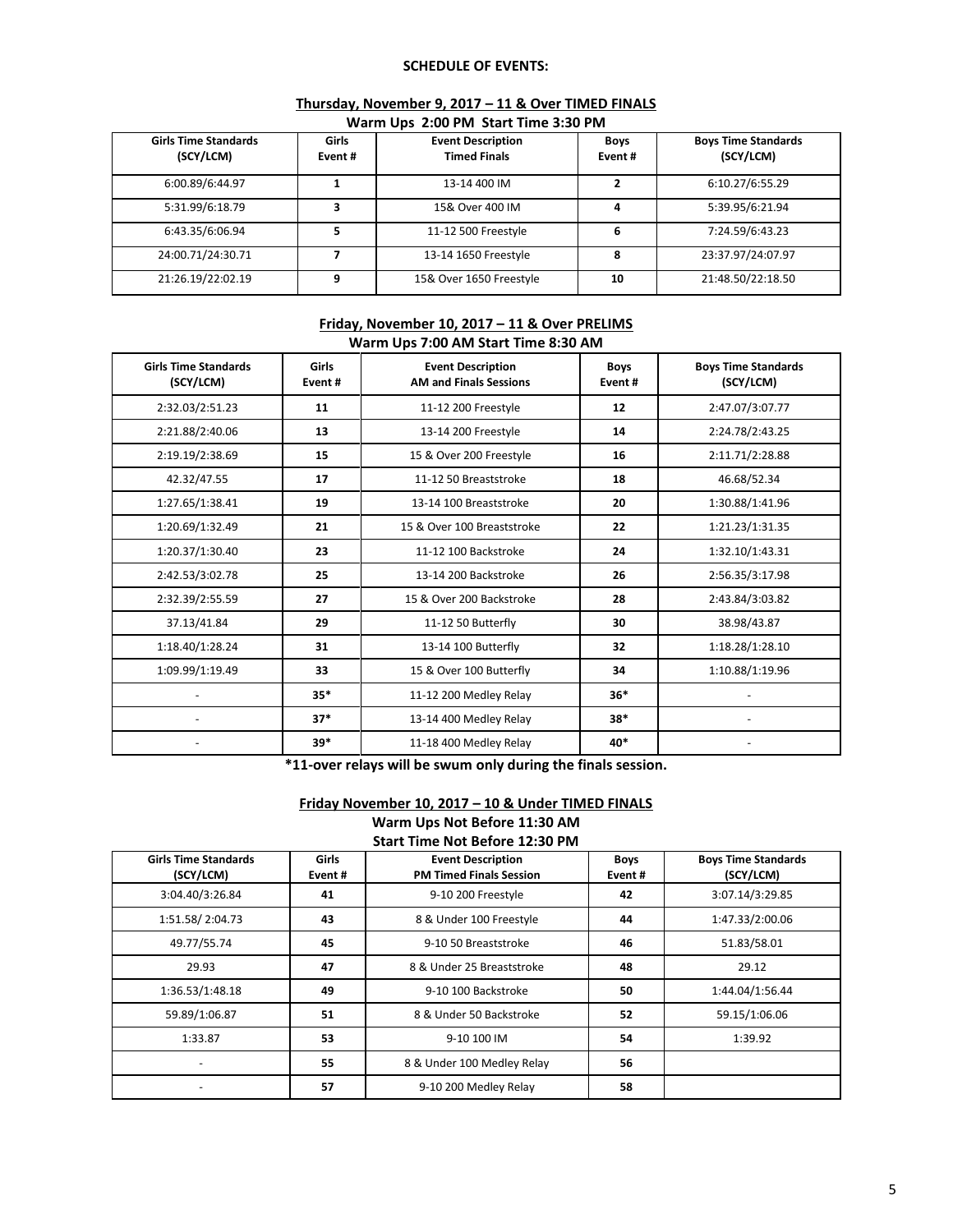#### **Saturday November 11, 2017 – 11 & Over PRELIMS Warm Ups 7:00 AM Start Time 8:30 AM**

| <b>Girls Time Standards</b><br>(SCY/LCM) | Girls<br>Event# | <b>Event Description</b><br><b>AM and Finals Sessions</b> | <b>Boys</b><br>Event# | <b>Boys Time Standards</b><br>(SCY/LCM) |
|------------------------------------------|-----------------|-----------------------------------------------------------|-----------------------|-----------------------------------------|
| 2:36.19/2:59.69                          | 59              | 15 & Over 200 IM                                          | 60                    | 2:30.24/2:49.26                         |
| 2:38.46/2:58.30                          | 61              | 13-14 200 IM                                              | 62                    | 2:50.13/3:11.14                         |
| 1:19.39                                  | 63              | 11-12 100 IM                                              | 64                    | 1:28.23                                 |
| 2:54.69/3:20.79                          | 65              | 15 & Over 200 Breaststroke                                | 66                    | 3:02.80/3:25.08                         |
| 3:10.60/3:33.65                          | 67              | 13-14 200 Breaststroke                                    | 68                    | 3:17.76/3:41.53                         |
| 1:34.98/1:46.47                          | 69              | 11-12 100 Breaststroke                                    | 70                    | 1:42.30/1:54.53                         |
| 1:04.59/1:13.59                          | 71              | 15 & Over 100 Freestyle                                   | 72                    | 58.29/1:06.11                           |
| 1:03.88/1:12.66                          | 73              | 13-14 100 Freestyle                                       | 74                    | 1:05.99/1:14.58                         |
| 1:09.58/1:17.53                          | 75              | 11-12 100 Freestyle                                       | 76                    | 1:14.34/1:23.77                         |
| 2:55.43/3:16.97                          | 77              | 15 & Over 200 Butterfly                                   | 78                    | 2:43.47/3:03.92                         |
| 3:02.28/3:24.50                          | 79              | 13-14 200 Butterfly                                       | 80                    | 2:56.86/3:18.54                         |
| 1:27.94/1:38.73                          | 81              | 11-12 100 Butterfly                                       | 82                    | 1:30.14/1:41.15                         |
|                                          | 83*             | 11-12 200 Freestyle Relay                                 | $84*$                 |                                         |
|                                          | 85*             | 13-14 400 Freestyle Relay                                 | 86*                   |                                         |
|                                          | $87*$           | 11-18 400 Freestyle Relay                                 | 88*                   |                                         |

**\*11-over relays will be swum only during the finals session.**

#### **Saturday November 11, 2017 – 10 & Under TIMED FINALS Warm Ups Not Before 11:30 AM Start Time Not Before 12:30 PM**

| <b>Girls Time Standards</b><br>(SCY/LCM) | Girls<br>Event# | <b>Event Description</b><br><b>Boys</b><br><b>PM Timed Finals Session</b><br>Event# |     | <b>Boys Time Standards</b><br>(SCY/LCM) |
|------------------------------------------|-----------------|-------------------------------------------------------------------------------------|-----|-----------------------------------------|
| 44.29/49.71                              | 89              | 9-10 50 Butterfly                                                                   | 90  |                                         |
| 26.63                                    | 91              | 8 & Under 25 Butterfly                                                              | 92  | 26.63                                   |
| 43.55/48.90                              | 93              | 9-10 50 Backstroke                                                                  | 94  |                                         |
| 26.59                                    | 95              | 8 & Under 25 Backstroke<br>96                                                       |     | 26.95                                   |
| 1:51.25/2:04.37                          | 97              | 9-10 100 Breaststroke<br>98                                                         |     | 1:55.27/2:08.72                         |
| 1:06.44/1:14.08                          | 99              | 8 & Under 50 Breaststroke                                                           | 100 |                                         |
| 1:22.43/1:32.67                          | 101             | 9-10 100 Freestyle                                                                  | 102 |                                         |
| 49.09/54.99                              | 103             | 8 & Under 50 Freestyle                                                              | 104 | 49.25/55.17                             |
|                                          | 105             | 9-10 200 Freestyle Relay                                                            | 106 |                                         |
|                                          | 107             | 8 & Under 100 Freestyle Relay                                                       | 108 |                                         |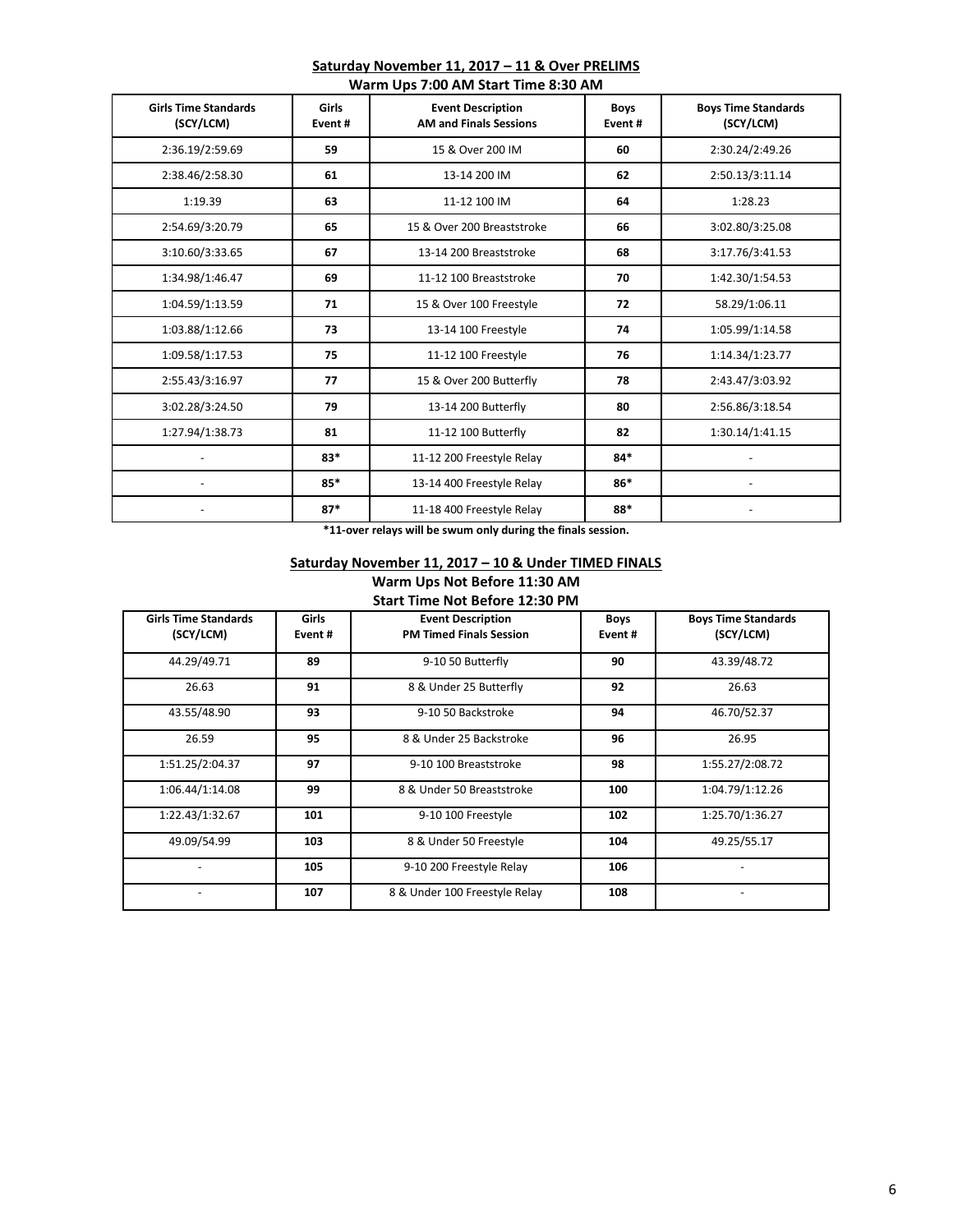# **Sunday November 12, 2017 – 11 & Over PRELIMS**

| Warm Ups 7:00 AM Start Time 8:30 AM      |                         |                                                           |                       |                                         |  |
|------------------------------------------|-------------------------|-----------------------------------------------------------|-----------------------|-----------------------------------------|--|
| <b>Girls Time Standards</b><br>(SCY/LCM) | <b>Girls</b><br>Event # | <b>Event Description</b><br><b>AM and Finals Sessions</b> | <b>Boys</b><br>Event# | <b>Boys Time Standards</b><br>(SCY/LCM) |  |
| 37.10/41.81                              | 109                     | 11-12 50 Backstroke                                       | 110                   | 41.94/47.13                             |  |
| 1:14.15/1:23.56                          | 111                     | 13-14 100 Backstroke                                      | 112                   | 1:22.01/1:32.21                         |  |
| 1:10.09/1:21.99                          | 113                     | 15 & Over 100 Backstroke                                  | 114                   | 1:13.81/1:23.19                         |  |
| 2:52.04/3:13.24                          | 115                     | 11-12 200 IM                                              | 116                   | 3:13.52/3:36.87                         |  |
| 6:18.12/5:44.74                          | 117                     | 13-14 500 Freestyle                                       | 118                   | 6:31.55/5:56.56                         |  |
| 6:12.09/5:32.89                          | 119                     | 15 & Over 500 Freestyle                                   | 120                   | 5:52.00/5:21.75                         |  |
| 31.02/35.12                              | 121                     | 11-12 50 Freestyle                                        | 122                   | 34.11/38.52                             |  |
| 29.59/33.54                              | 123                     | 13-14 50 Freestyle                                        | 124                   | 30.80/34.88                             |  |
| 29.79/33.79                              | 125                     | 15 & Over 50 Freestyle                                    | 126                   | 26.84/30.52                             |  |

#### **Sunday November 12, 2017 – 10 & Under TIMED FINALS Warm Ups Not Before 10:30 AM Start Time Not Before 11:30 AM**

| <b>Girls Time Standards</b><br>(SCY/LCM) | Girls<br>Event# | <b>Event Description</b><br><b>PM Timed Finals Session</b> | <b>Boys</b><br>Event# | <b>Boys Time Standards</b><br>(SCY/LCM) |  |  |
|------------------------------------------|-----------------|------------------------------------------------------------|-----------------------|-----------------------------------------|--|--|
| 3:32.66/3:57.92                          | 127             | 9-10 200 IM                                                | 128                   | 3:37.02/4:02.72                         |  |  |
| 2:08.54                                  | 129             | 8 & Under 100 IM                                           | 130                   | 2:04.84                                 |  |  |
| 1:46.40/1:59.04                          | 131             | 9-10 100 Butterfly                                         | 132                   | 1:44.85/1:57.33                         |  |  |
| 57.81/1:04.59                            | 133             | 8 & Under 50 Butterfly                                     | 134                   | 58.63/1:05.49                           |  |  |
| 36.35/40.98                              | 135             | 9-10 50 Freestyle                                          | 136                   | 38.47/43.31                             |  |  |
| 21.73                                    | 137             | 8 & Under 25 Freestyle                                     | 138                   | 22.01                                   |  |  |

## **EVENT SUMMARY**:

|          | 8 & Under                                               | $9 - 10$                                                         | 11-12                                                                                 | 13-14                                                                            | 15 & Over                                                        |
|----------|---------------------------------------------------------|------------------------------------------------------------------|---------------------------------------------------------------------------------------|----------------------------------------------------------------------------------|------------------------------------------------------------------|
| Thursday | None                                                    | None                                                             | 500 Free                                                                              | 400 IM<br>1650 Free                                                              | 400 IM<br>1650 Free                                              |
| Friday   | 100 Free<br>25 Breast<br>50 Back<br>100 Med R           | 200 Free<br>50 Breast<br>100 Back<br>100 IM<br>200 Med R         | 200 Free<br>50 Breast<br>100 Back<br><b>50 Fly</b><br>200 Med R or<br>400 Med R 11-18 | 200 Free<br>100 Breast<br>200 Back<br>100 Fly<br>400 Med R or<br>400 Med R 11-18 | 200 Free<br>100 Breast<br>200 Back<br>100 Fly<br>400 Med R 11-18 |
| Saturday | 25 Fly<br>25 Back<br>50 Breast<br>50 Free<br>100 Free R | <b>50 Fly</b><br>50 Back<br>100 Breast<br>100 Free<br>200 Free R | 100 IM<br>100 Breast<br>100 Free<br>$100$ fly<br>200 Free R or<br>400 Free R 11-18    | 200 IM<br>200 Breast<br>100 Free<br>200 Fly<br>400 Free R or<br>400 Free R 11-18 | 200 IM<br>200 Breast<br>100 Free<br>200 Fly<br>400 Free R 11-18  |
| Sunday   | 100 IM<br>50 Fly<br>25 Free                             | 200 IM<br>100 Fly<br>50 Free                                     | 50 Back<br>200 IM<br>50 Free                                                          | 100 Back<br>500 Free<br>50 Free                                                  | 100 Back<br><b>500 Free</b><br>50 Free                           |